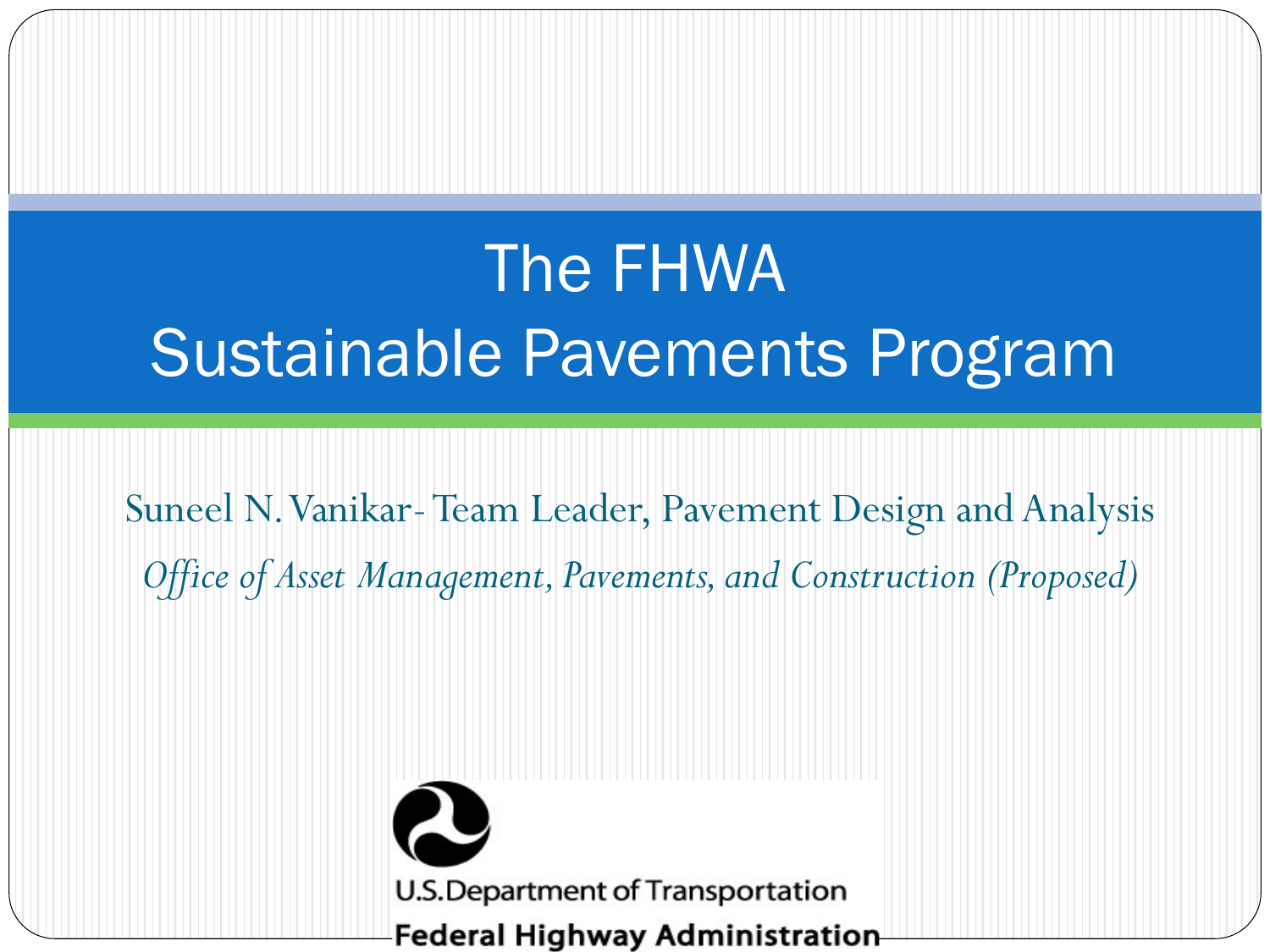#### FHWA Sustainable Pavements Program Goals

- Support the US DOT goals for liveability and sustainable transportation.
- Increase the body of knowledge regarding "sustainability" aspects of asphalt and concrete materials in pavement design, construction, and maintenance.
- Increase the use of "sustainable" technologies and practices in pavement design, construction, and maintenance.

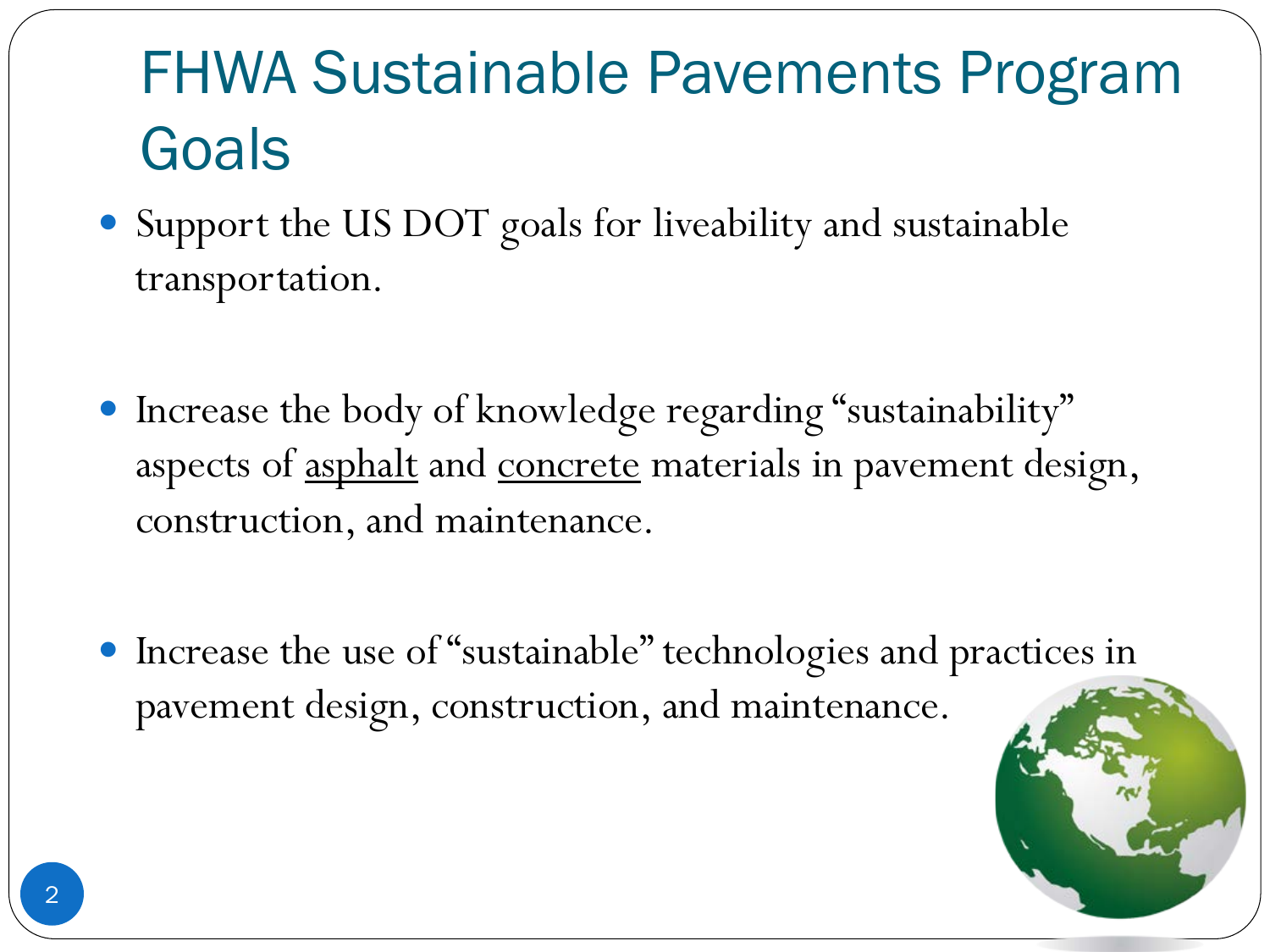- 1) Establishment and Coordination of a Sustainable Pavements Technical Working Group (TWG)
- 2) Development of Reference Documents on Sustainable Pavements and Materials
- 3) Evaluation and Assessment of Existing Tools
- 4) Evaluation and Assessment of Sustainable Techniques
- 5) Technology Transfer and Deployment

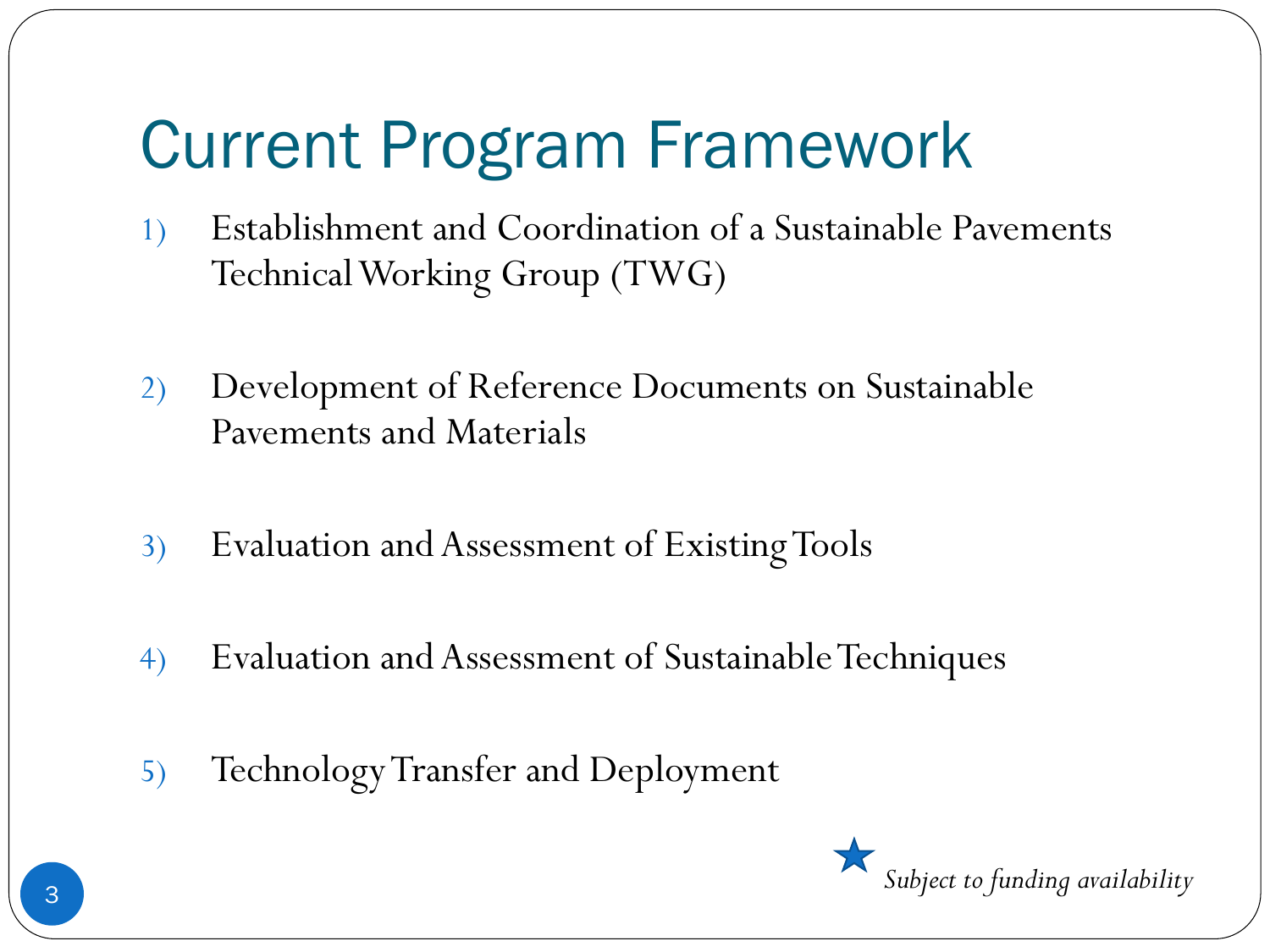- **1) Establishment and Coordination of a Sustainable Pavements Technical Working Group (TWG)**
- 2) Development of Reference Documents on Sustainable Pavements and Materials
- 3) Evaluation and Assessment of Existing Tools
- 4) Evaluation and Assessment of Sustainable Techniques
- 5) Technology Transfer and Deployment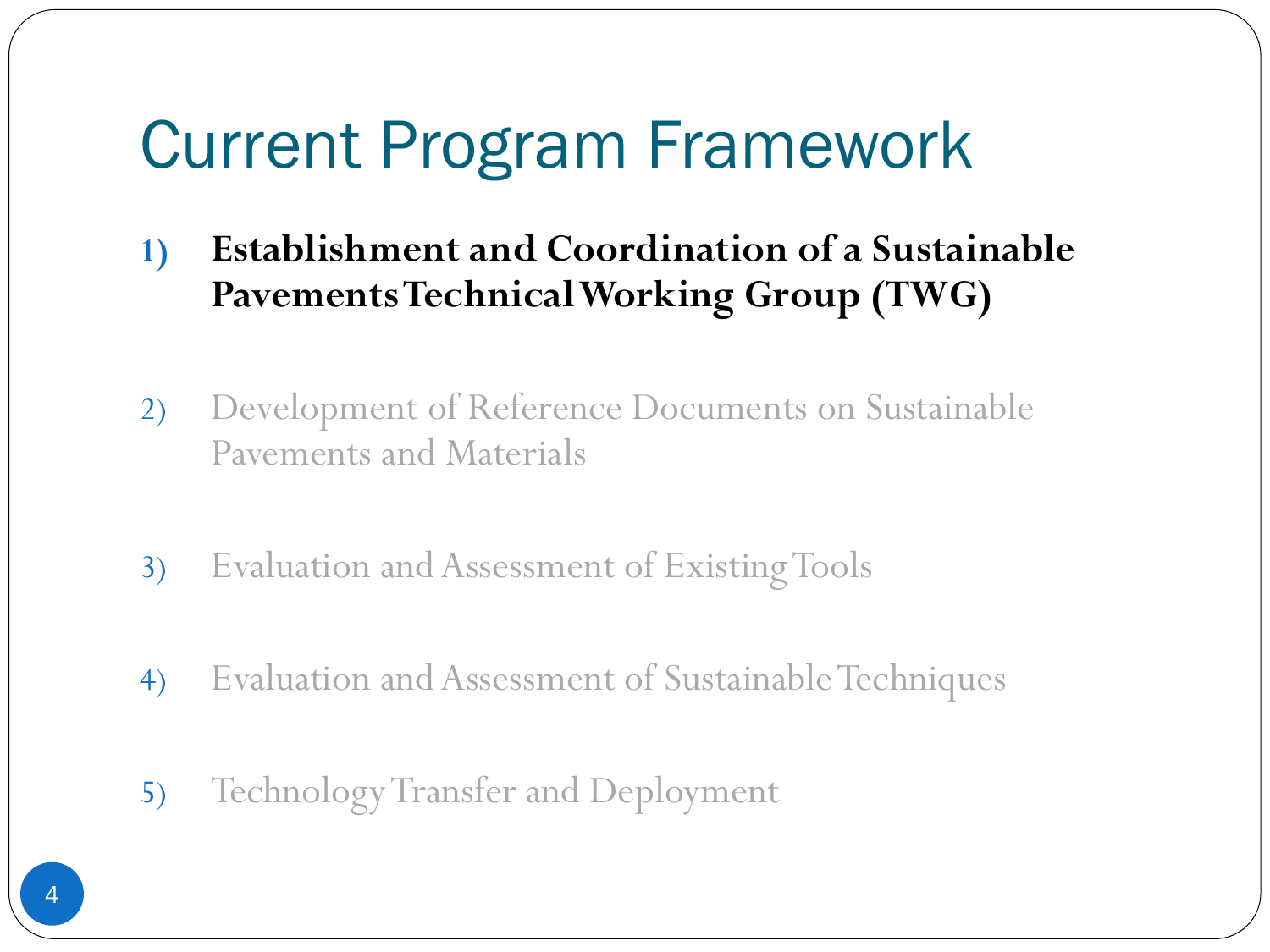# 1) Sustainable Pavements Technical Working Group (SP TWG)

- TWG is composed of stakeholders in State DOT's, academia, industry, and other government agencies.
	- 20 members and approximately 100+ friends.
- Goal is for FHWA to gather feedback on the technical aspects of the Program.

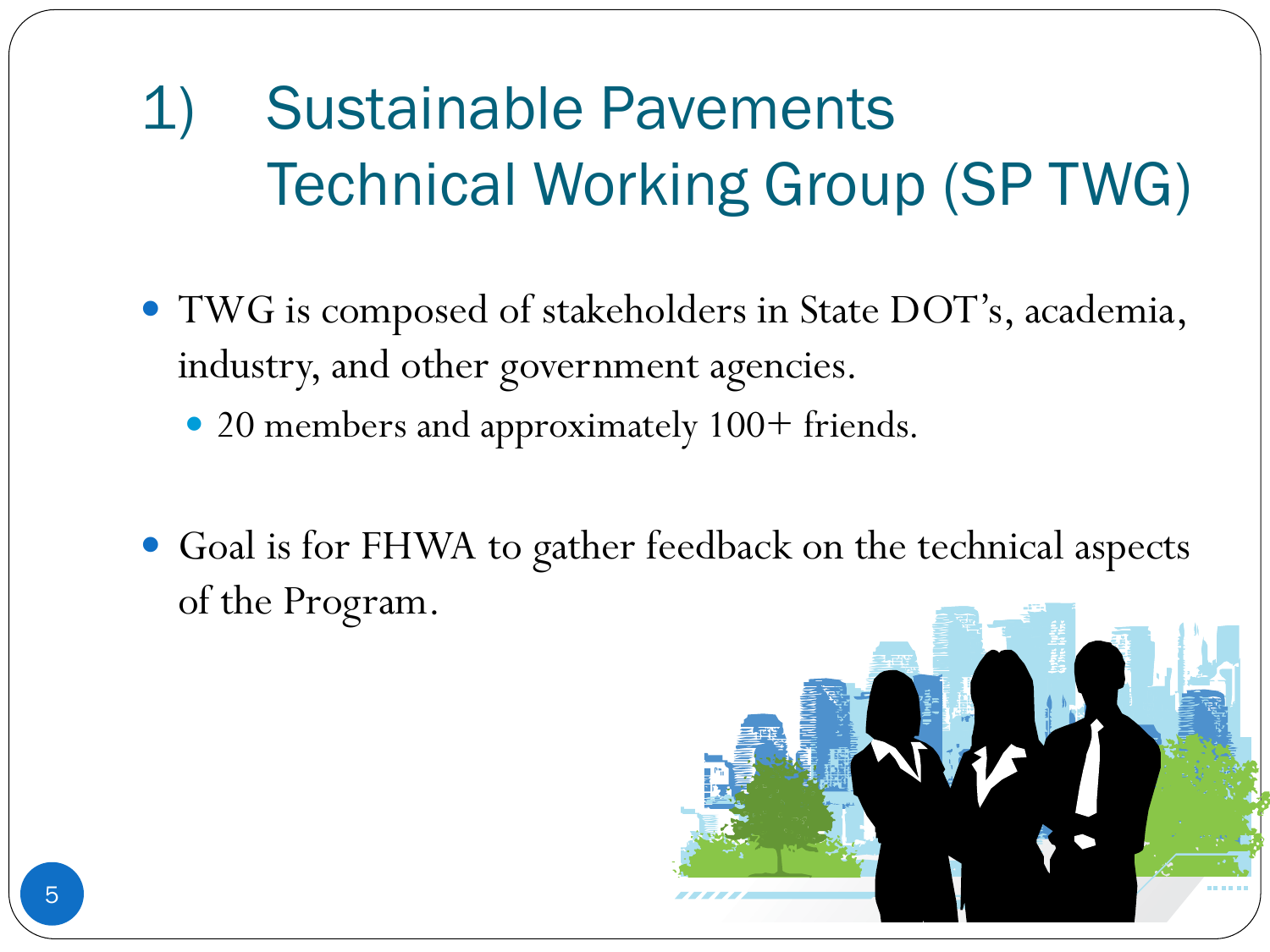#### Current Status of the SP TWG

- Meetings held in May 2011, November 2011, and April 2012
	- Anticipating a web meeting in November 2012
	- Anticipating 2 face-to-face meetings in 2013
- Meeting participants represents
	- State DOTs
	- Other Agencies (city and municipality, Canada, other Federal)
	- Asphalt Industry
	- Concrete Industry
	- Academia (pavements, construction, sustainability)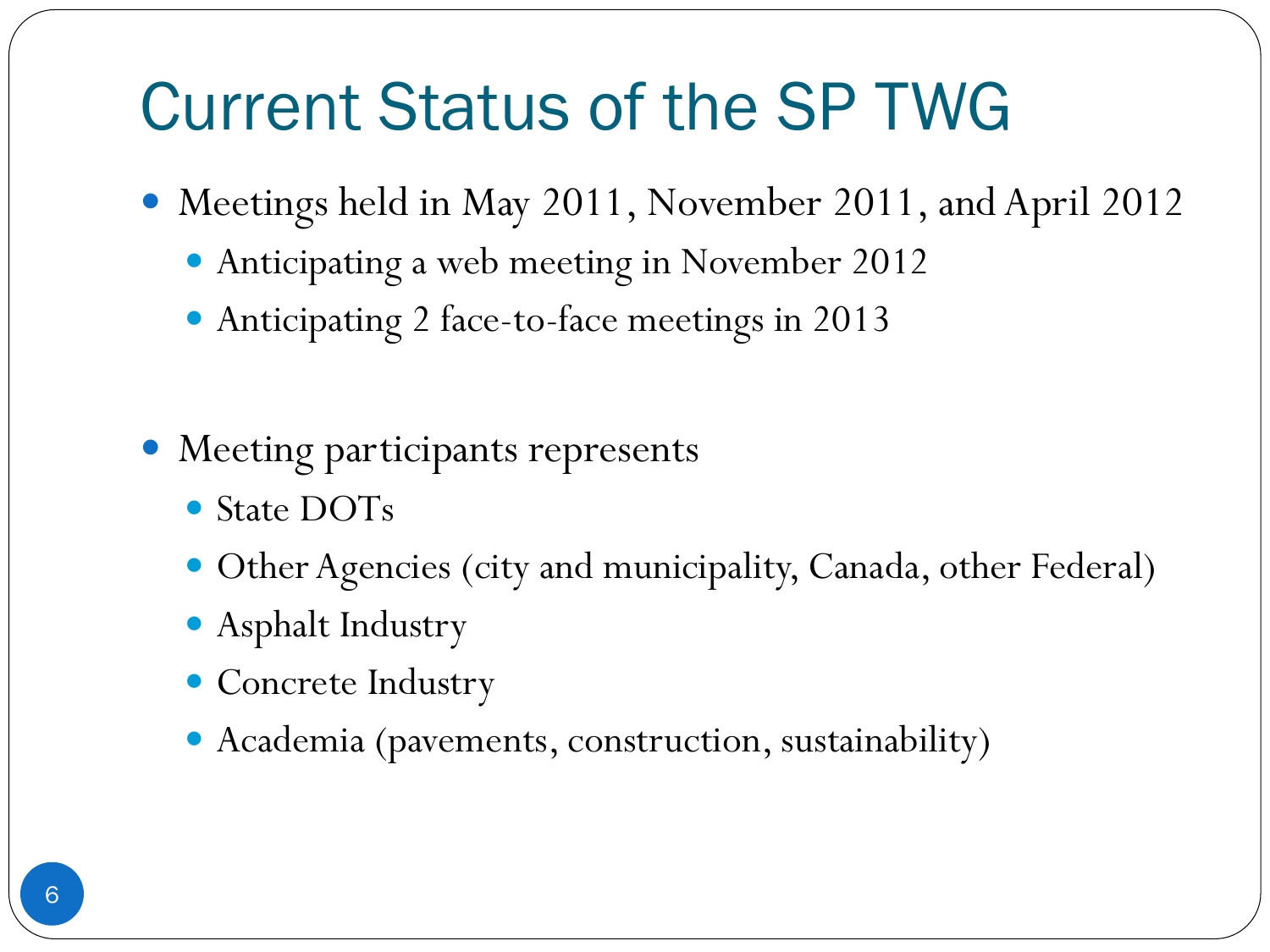# SP TWG Discussions

- Concrete Strategies for Sustainability
	- Mixture optimization
	- Darwin ME
	- Long-Life Designs
	- Surface Characteristics
	- RCA, Industrial By-Products, Two-Lift Paving

- Asphalt Strategies for Sustainability
	- WMA
	- RAP, RAS
	- Perpetual Pavement Thickness
	- In-Place Recycling

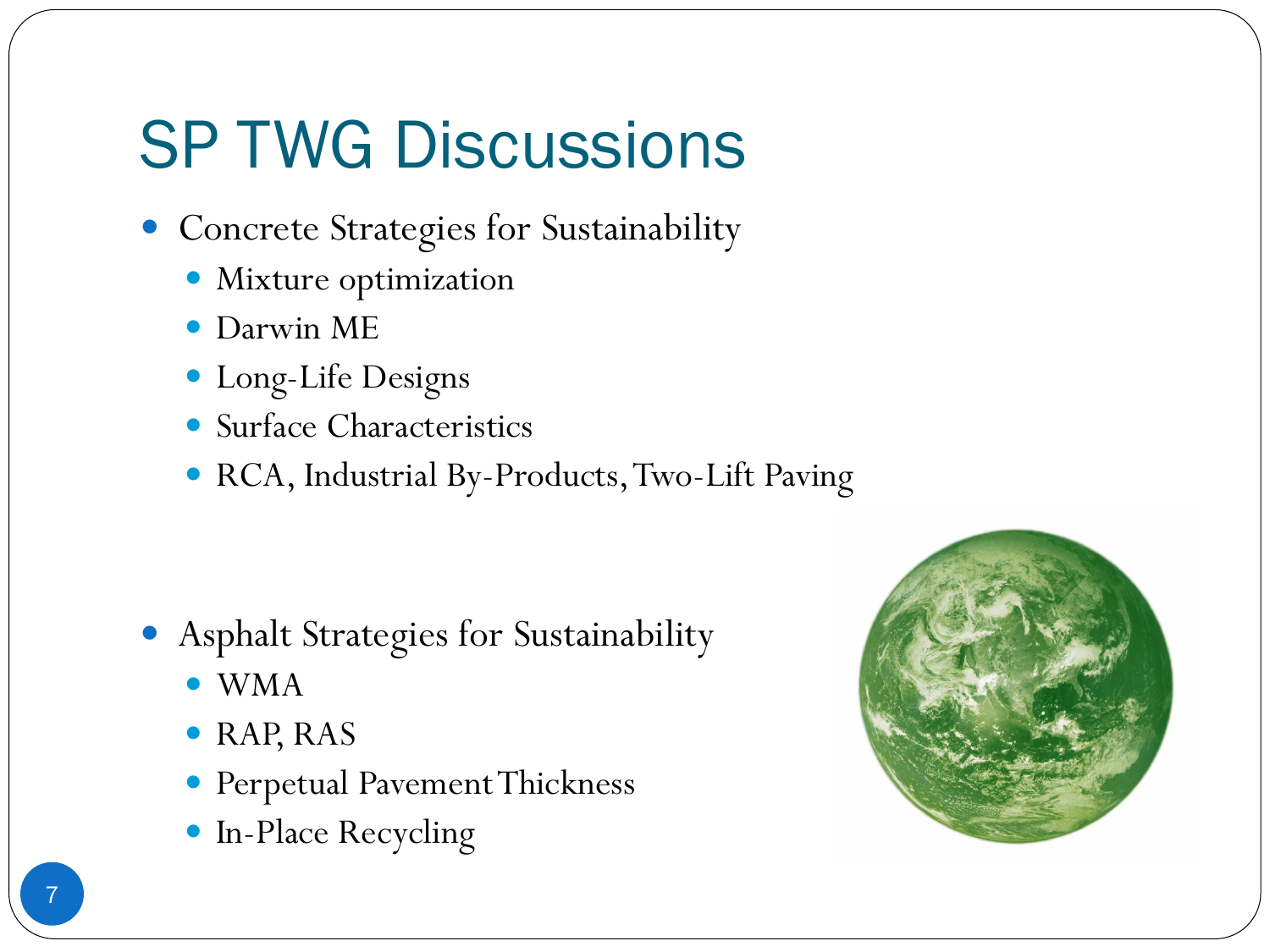#### SP TWG Discussions, cont.

- Spotlight on Rating Systems
	- FHWA Invest
	- ISI envision
	- Green Roads

- What is a Rating System?
- How do Rating Systems Differ?
- Pros and Cons of Rating Systems?

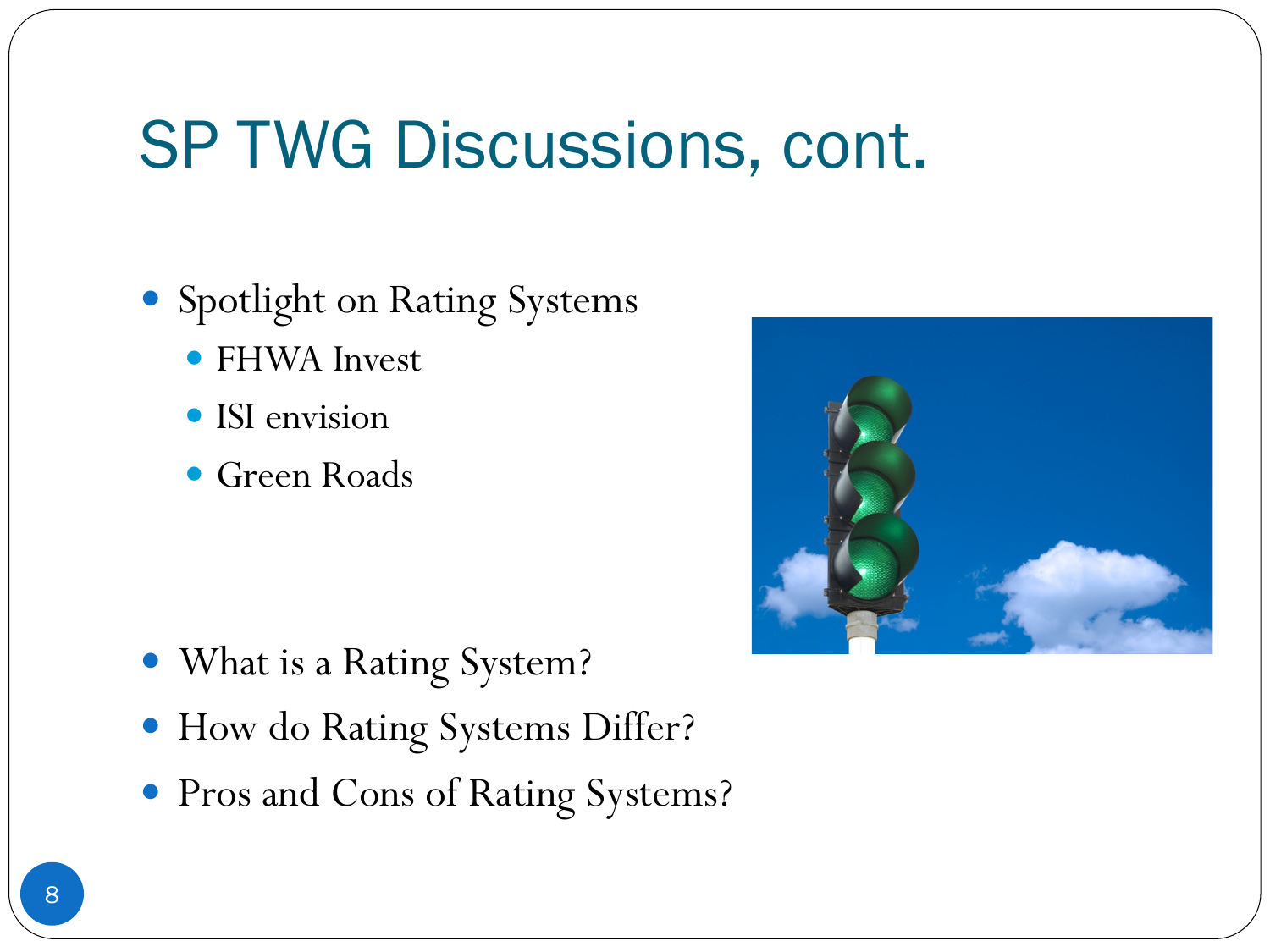#### SP TWG Discussions, cont.

- Life Cycle Assessment
	- What is a Life Cycle Assessment (LCA)?
	- What is the status of LCA in the US and in Europe?
	- Presentation of Palate software
- 
- Identification of Research Needs Statements
	- Teams are developing and refining RNS
	- Will look for champions to move the RNS through various research channels such as AASHTO, TRB, NCHRP, etc.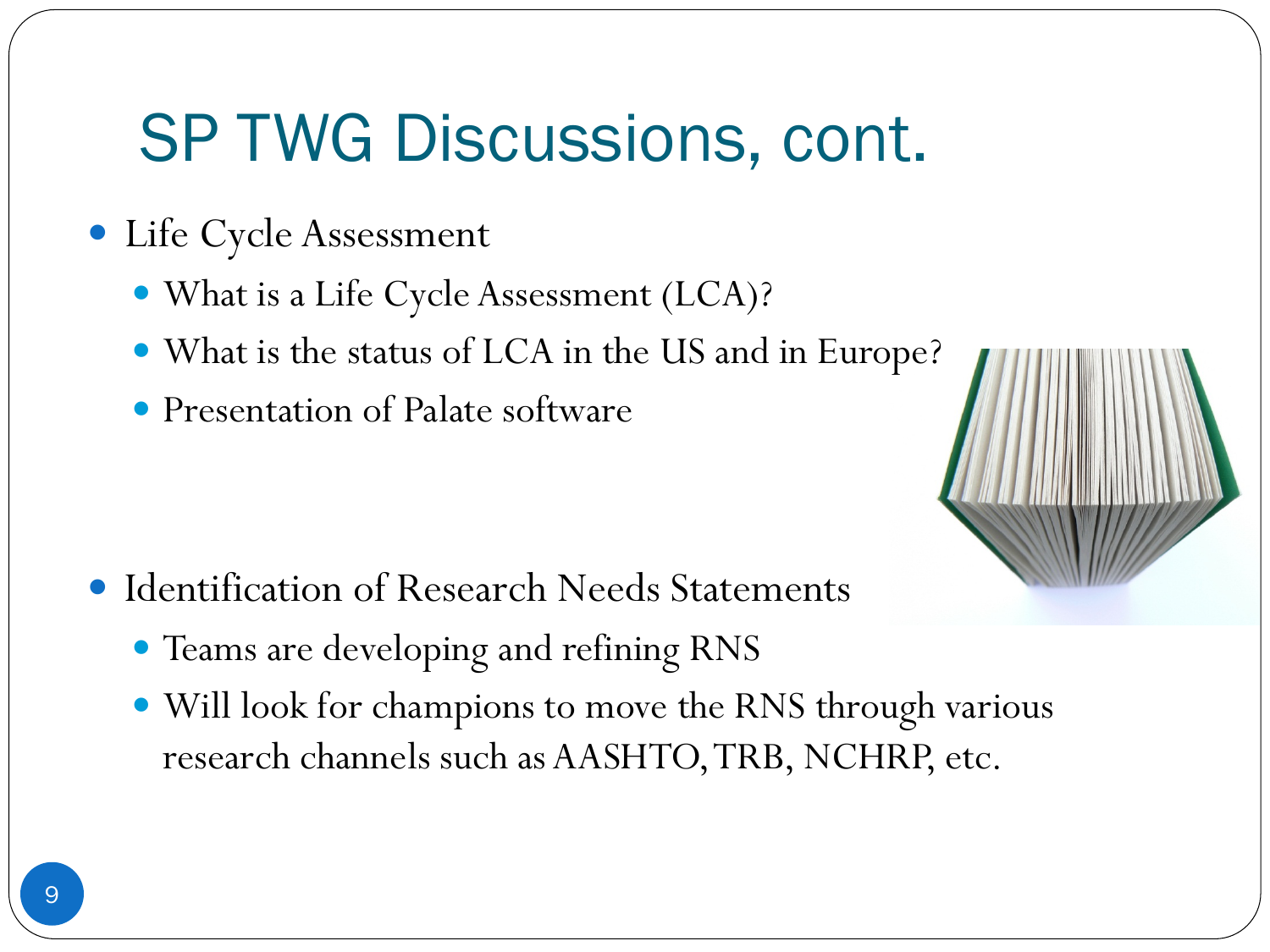- 1) Establishment and Coordination of a Sustainable Pavements Technical Working Group (TWG)
- **2) Development of Guidelines for a Sustainable Pavements Program**
- 3) Evaluation and Assessment of Existing Tools
- 4) Evaluation and Assessment of Sustainable Techniques
- 5) Technology Transfer and Deployment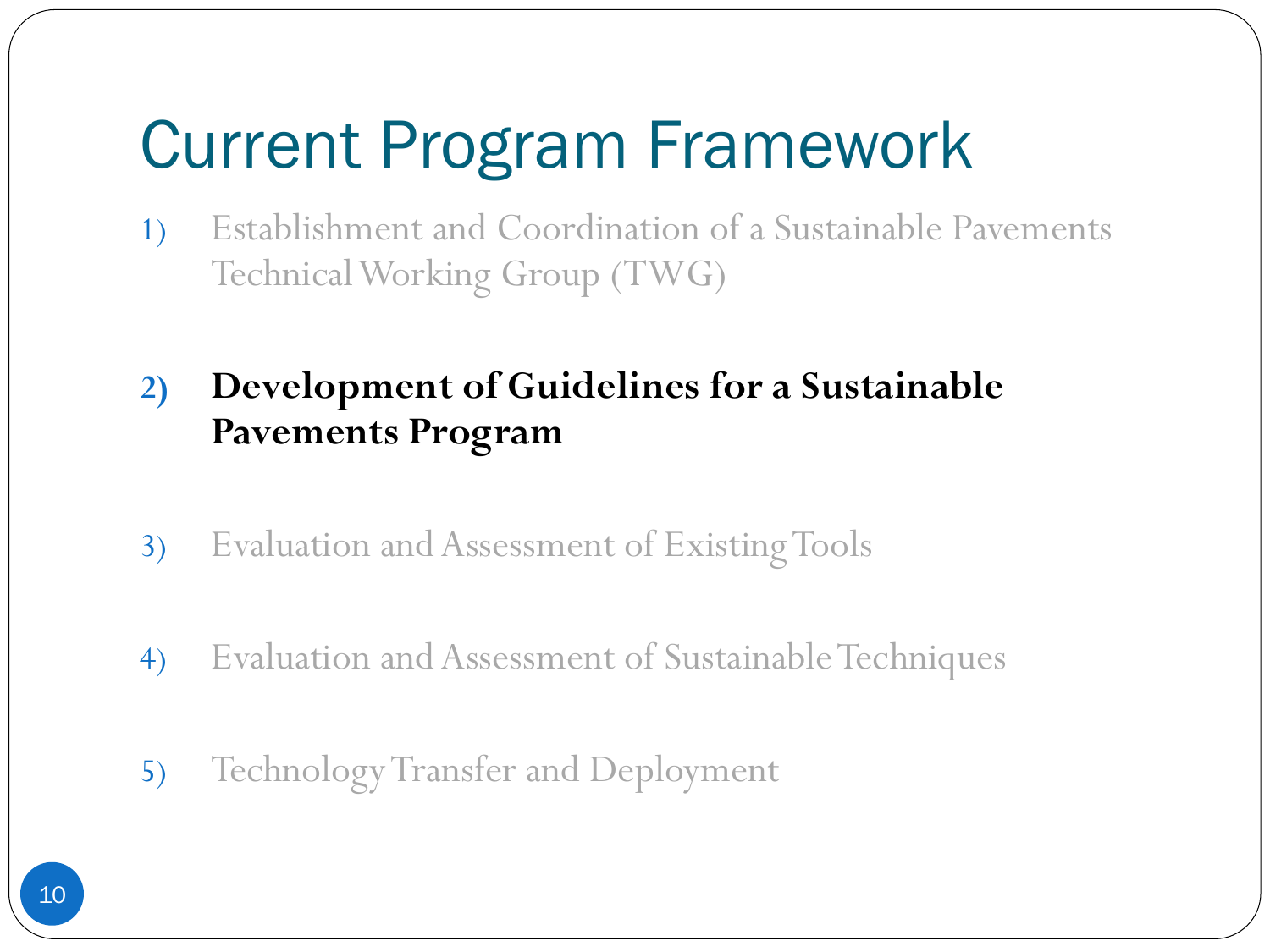#### 2) Development of Reference Document

- Develop guidelines for the design and construction of sustainable pavements utilizing concrete materials.
- Develop guidelines for the design and construction of sustainable pavements utilizing asphalt materials.



What do we know today about sustainable pavements?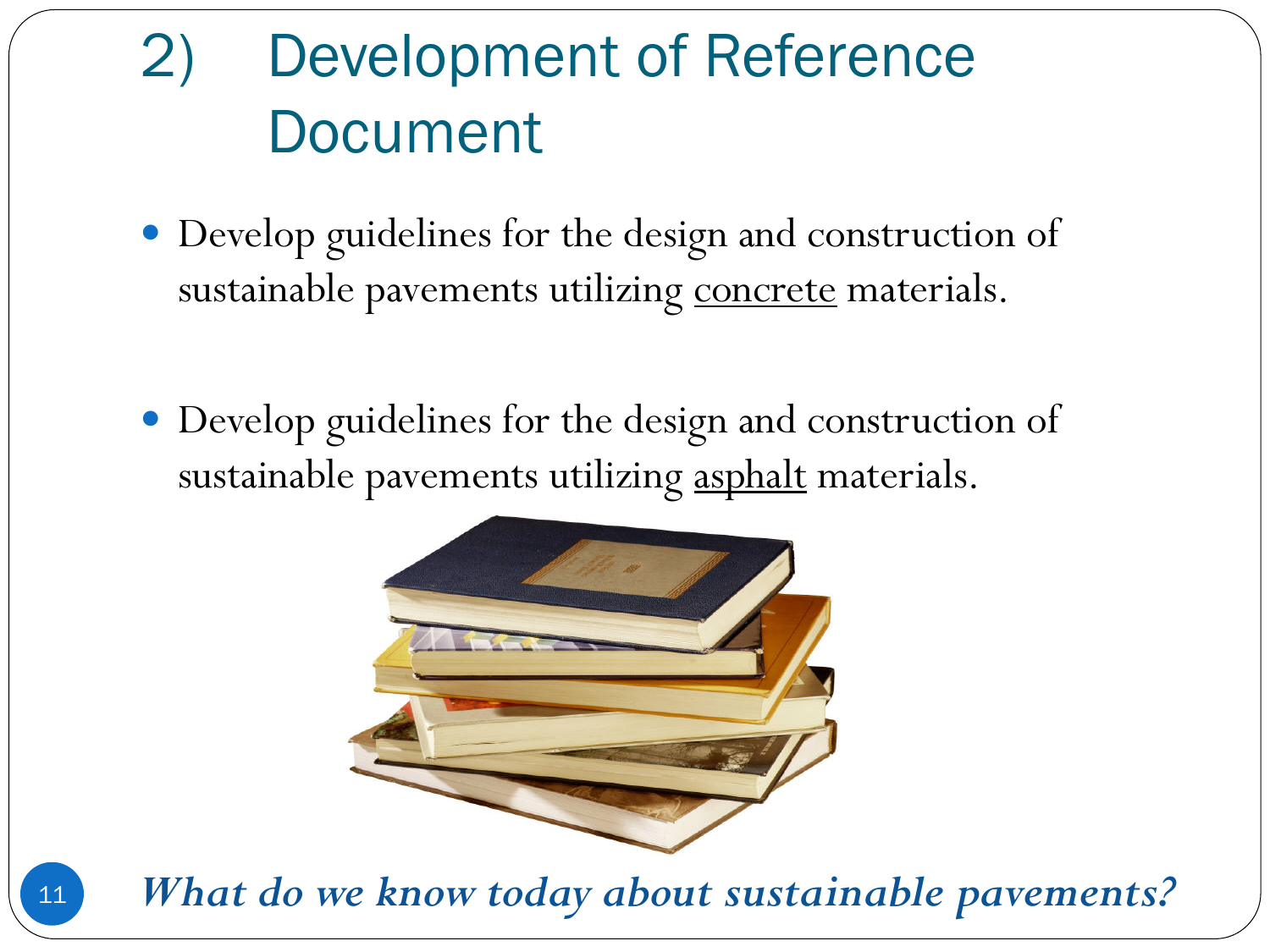#### Development of Reference Document *Table of Contents*

- 1. Introduction
- 2. Concepts of Pavement Sustainability
- 3. Sustainable Materials for Paving
- 4. Design of Sustainable Pavements
- 5. Construction of Sustainable Pavements
- 6. Use Phase Considerations
- 7. Maintenance/Preservation /Rehabilitation Practices
- 8. End of Life for Sustainable Pavements
- 9. Sustainable Pavements in Liveable Communities
- 10. Assessing Pavement Sustainability
- 11. Summary and Future Needs

*Anticipated completion in 2013*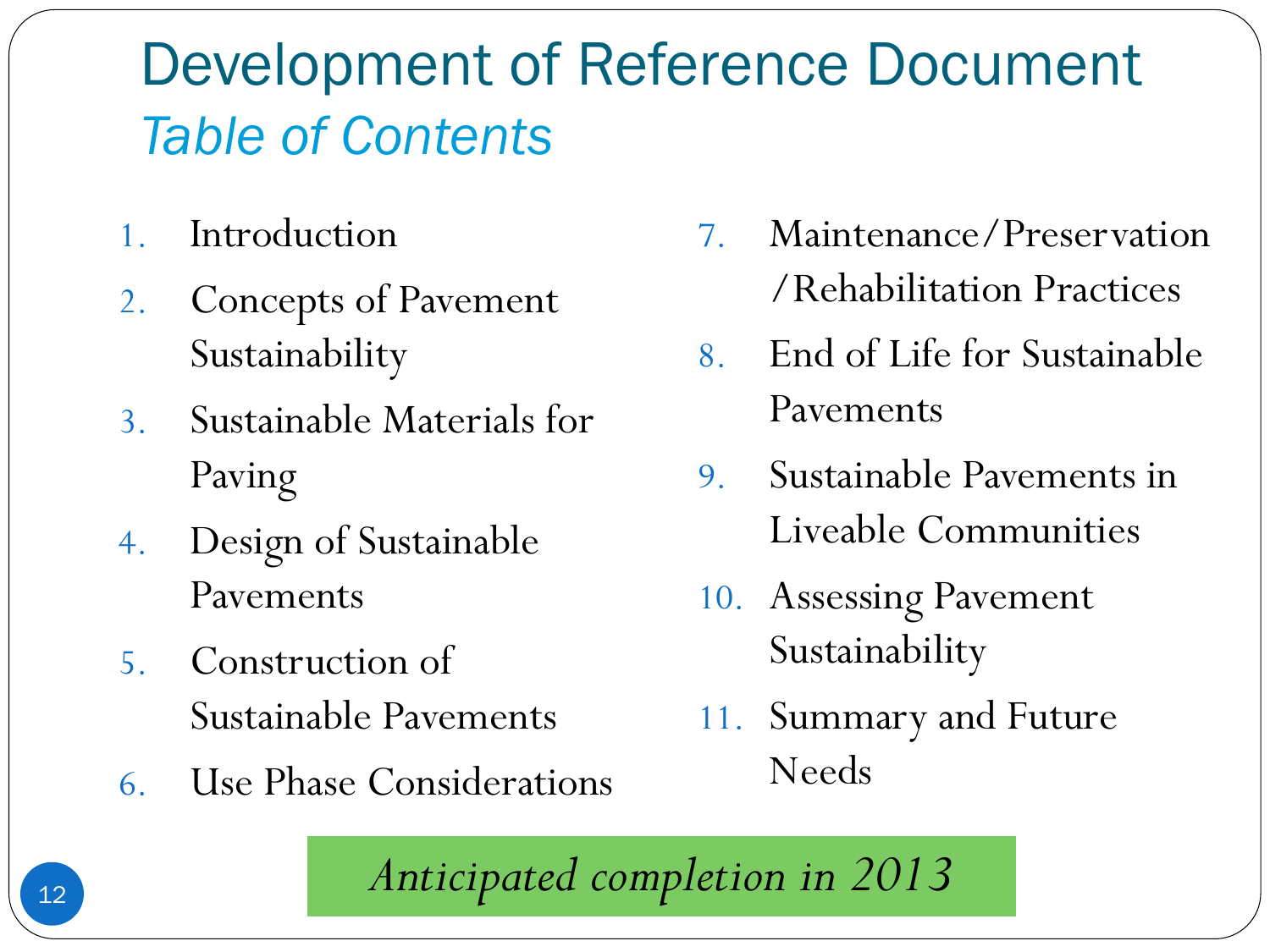- 1) Establishment and Coordination of a Sustainable Pavements Technical Working Group (TWG)
- 2) Development of Reference Documents on Sustainable Pavements and Materials

#### **3) Evaluation and Assessment of Existing Tools**

- 4) Evaluation and Assessment of Sustainable Techniques
- 5) Technology Transfer and Deployment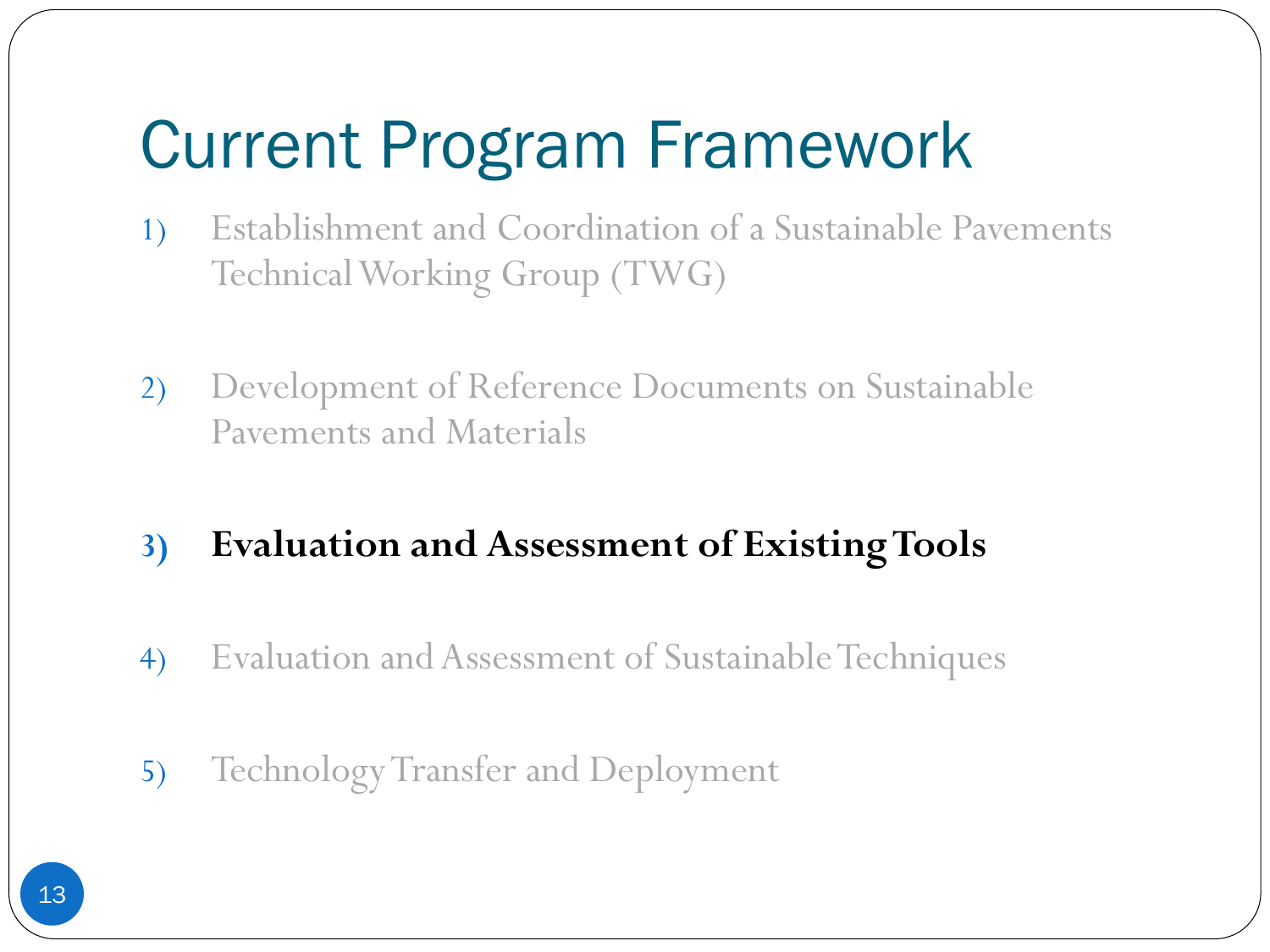# 3) Evaluation and Assessment of Existing Tools

- Assessment of existing tools such as:
	- Life Cycle Inventory (LCI)
	- Life Cycle Analysis (LCA)
	- Rating Systems



- What are the limitations, boundaries and how can these tools be used in a practical manner?
- Current thinking is to document a FRAMEWORK for LCA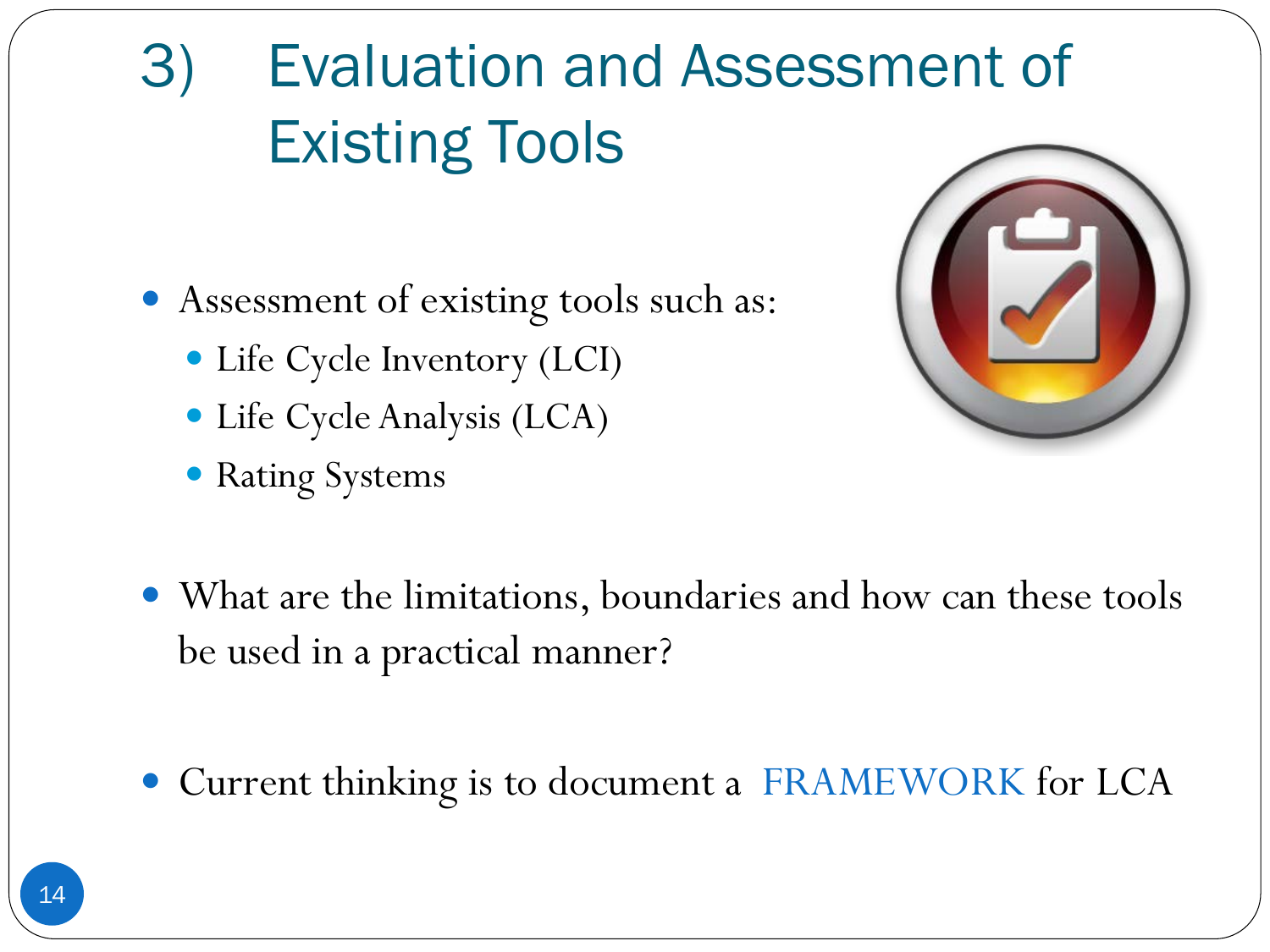- 1) Establishment and Coordination of a Sustainable Pavements Technical Working Group (TWG)
- 2) Development of Reference Documents on Sustainable Pavements and Materials
- 3) Evaluation and Assessment of Existing Tools
- **4) Evaluation and Assessment of Sustainable Techniques**
- 5) Technology Transfer and Deployment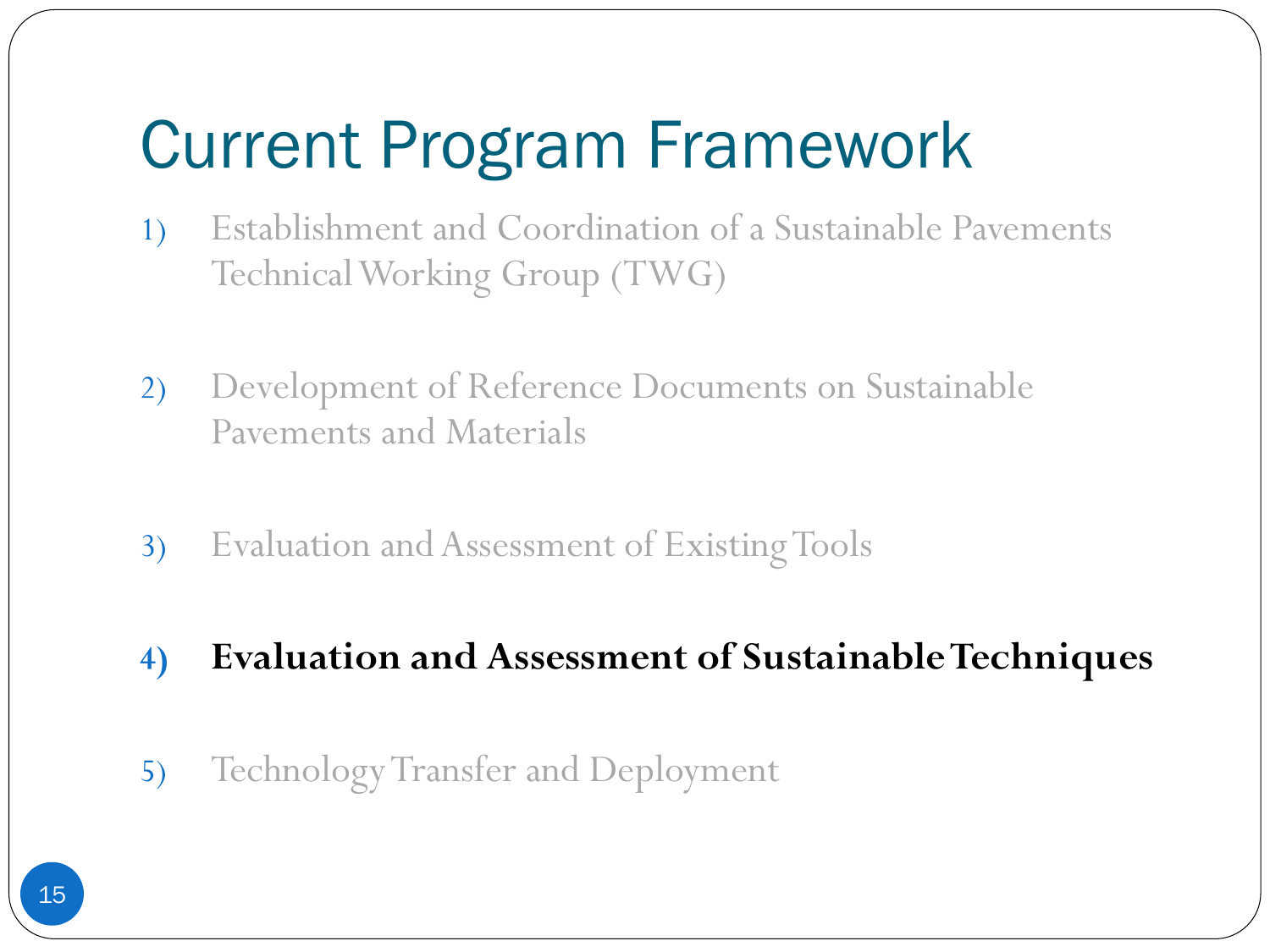4) Evaluation and Assessment of Sustainable Techniques *Materials, Design, and Construction Practices*

- Guidance on assessments
- Performance considerations
- Sustainability considerations

*Based on other needs this Program Area has not been defined*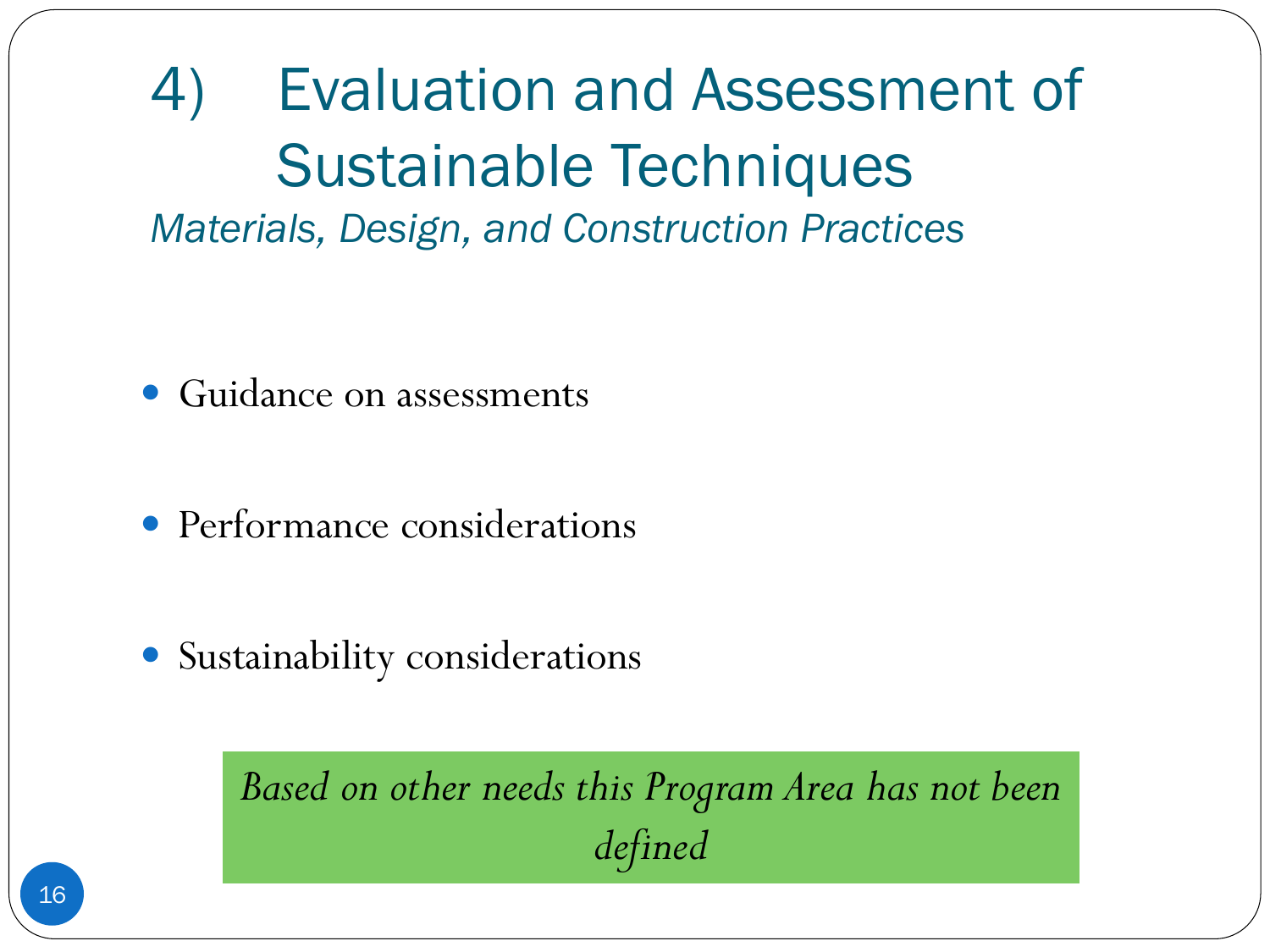- 1) Establishment and Coordination of a Sustainable Pavements Technical Working Group (TWG)
- 2) Development of Reference Documents on Sustainable Pavements and Materials Program
- 3) Evaluation and Assessment of Existing Tools
- 4) Evaluation and Assessment of Sustainable Techniques
- **5) Technology Transfer and Deployment**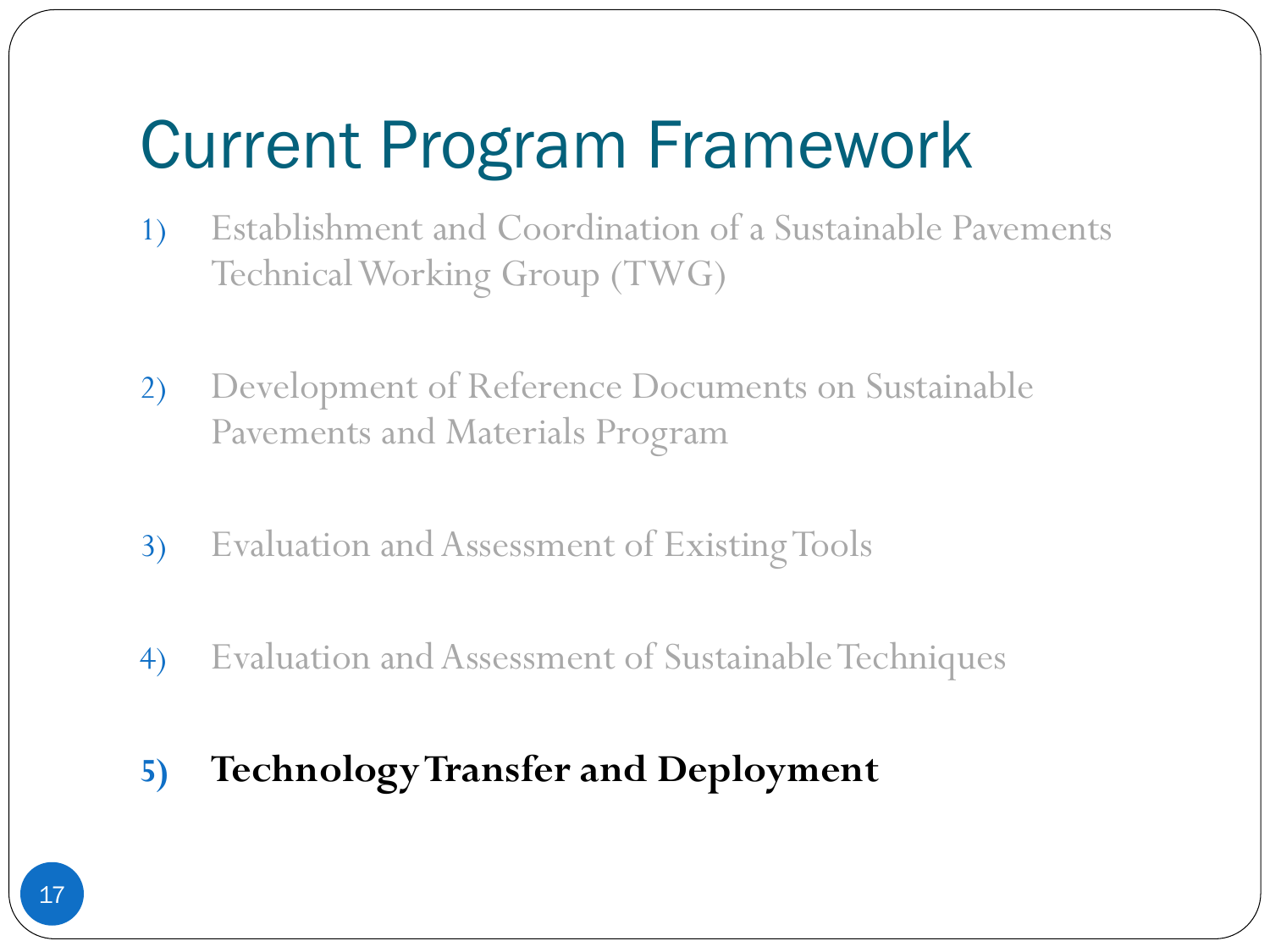# 5) Technology Transfer

- Move the information from paper to practice.
- Provide tools to stakeholders to enhance the sustainability of our pavement systems.
- Current thinking is to develop Tech Briefs on topics such as Life Cycle Assessments and Rating Systems.

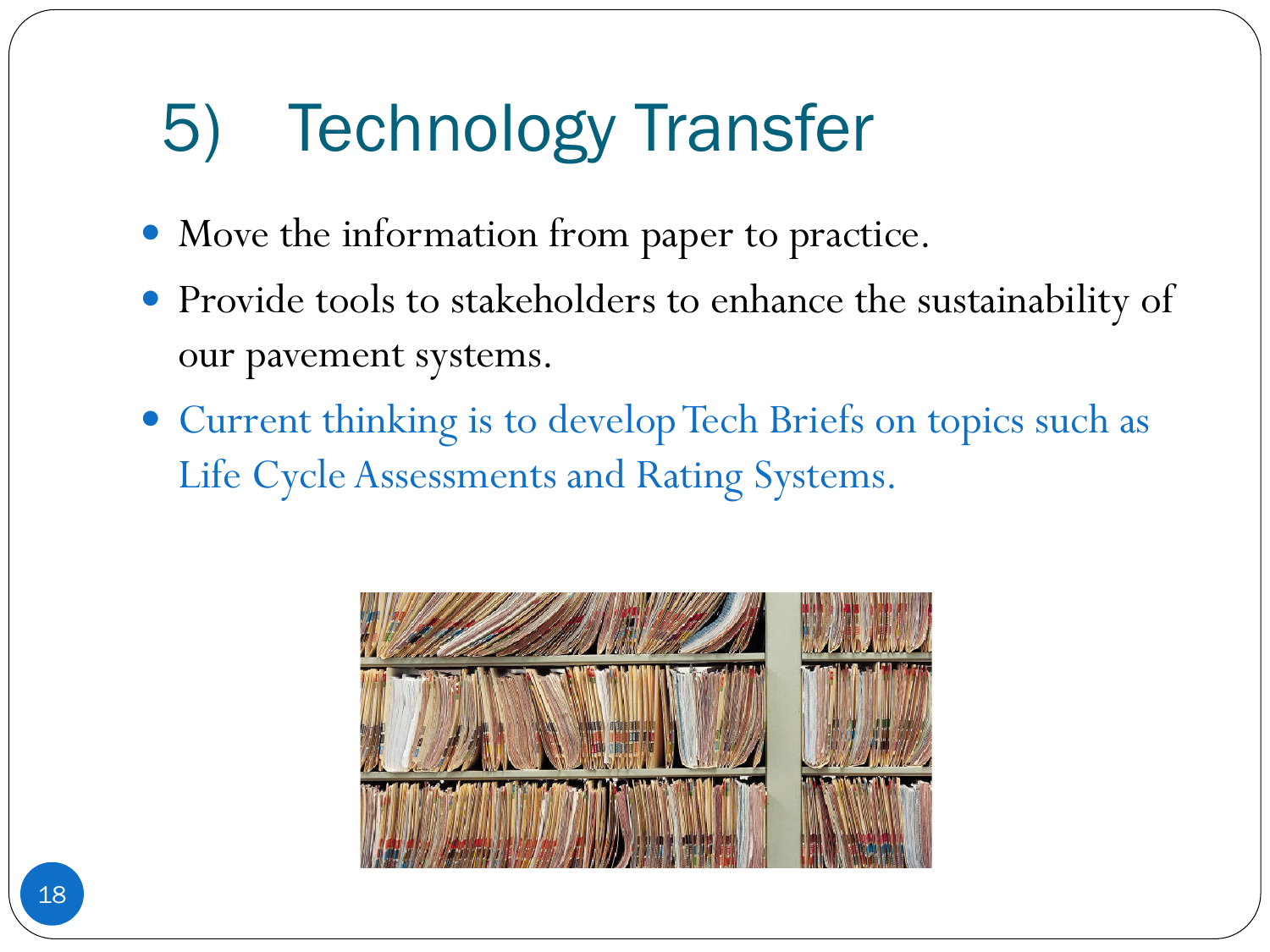# Thank you

*For more information contact:*

Gina Ahlstrom [gina.ahlstrom@dot.gov](mailto:gina.ahlstrom@dot.gov) 202-366-4612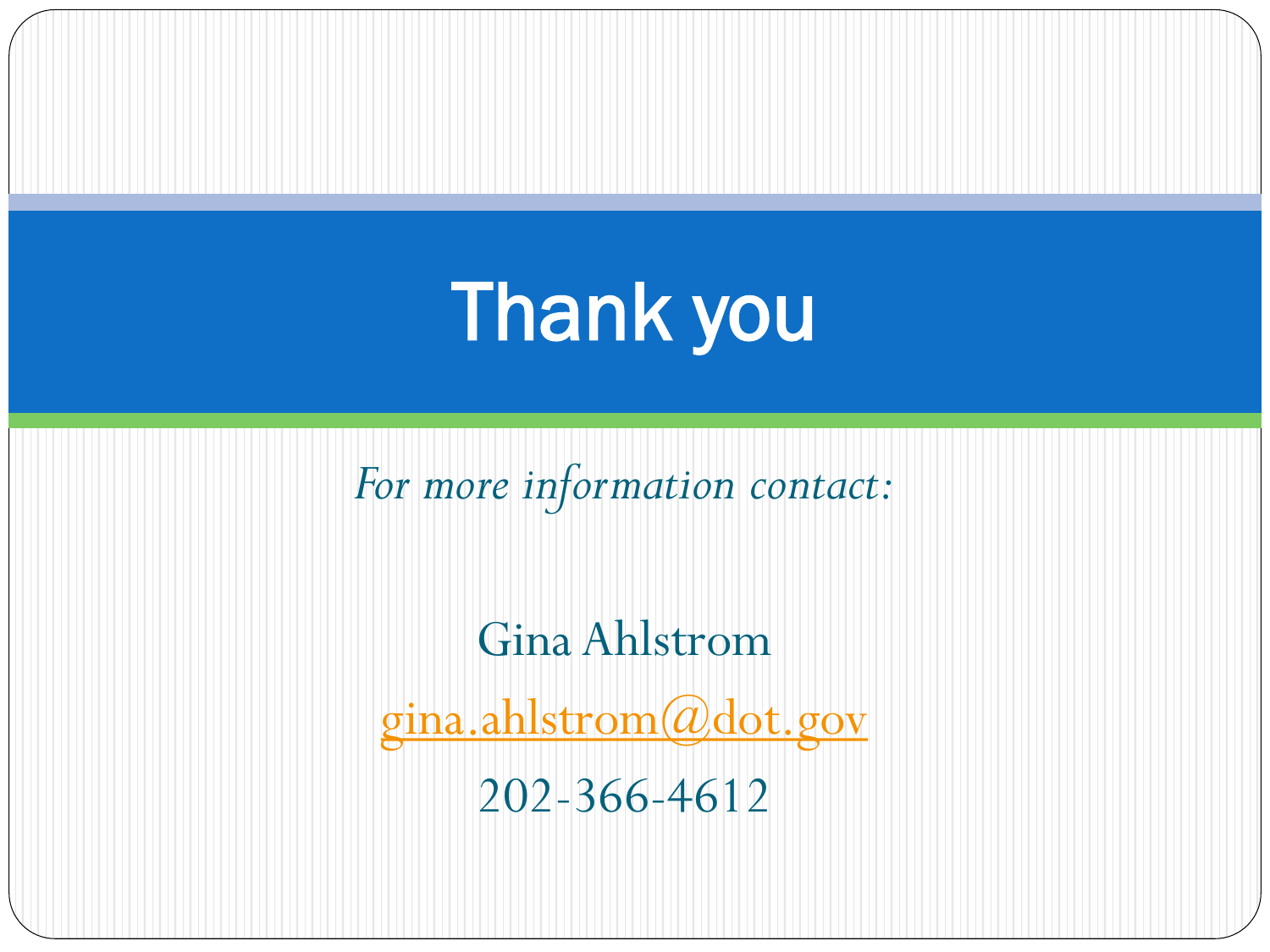#### Update Recycled Concrete Pavement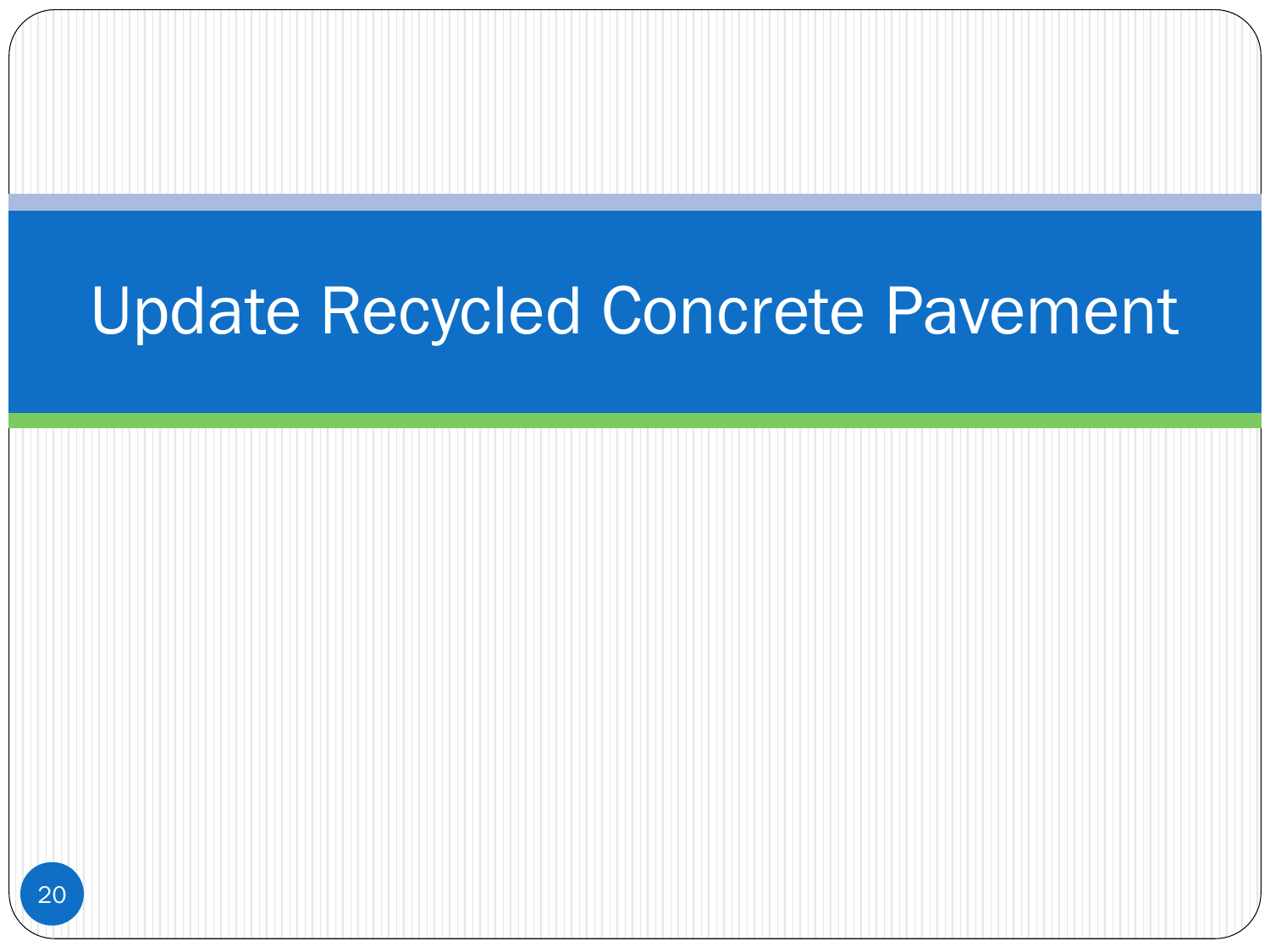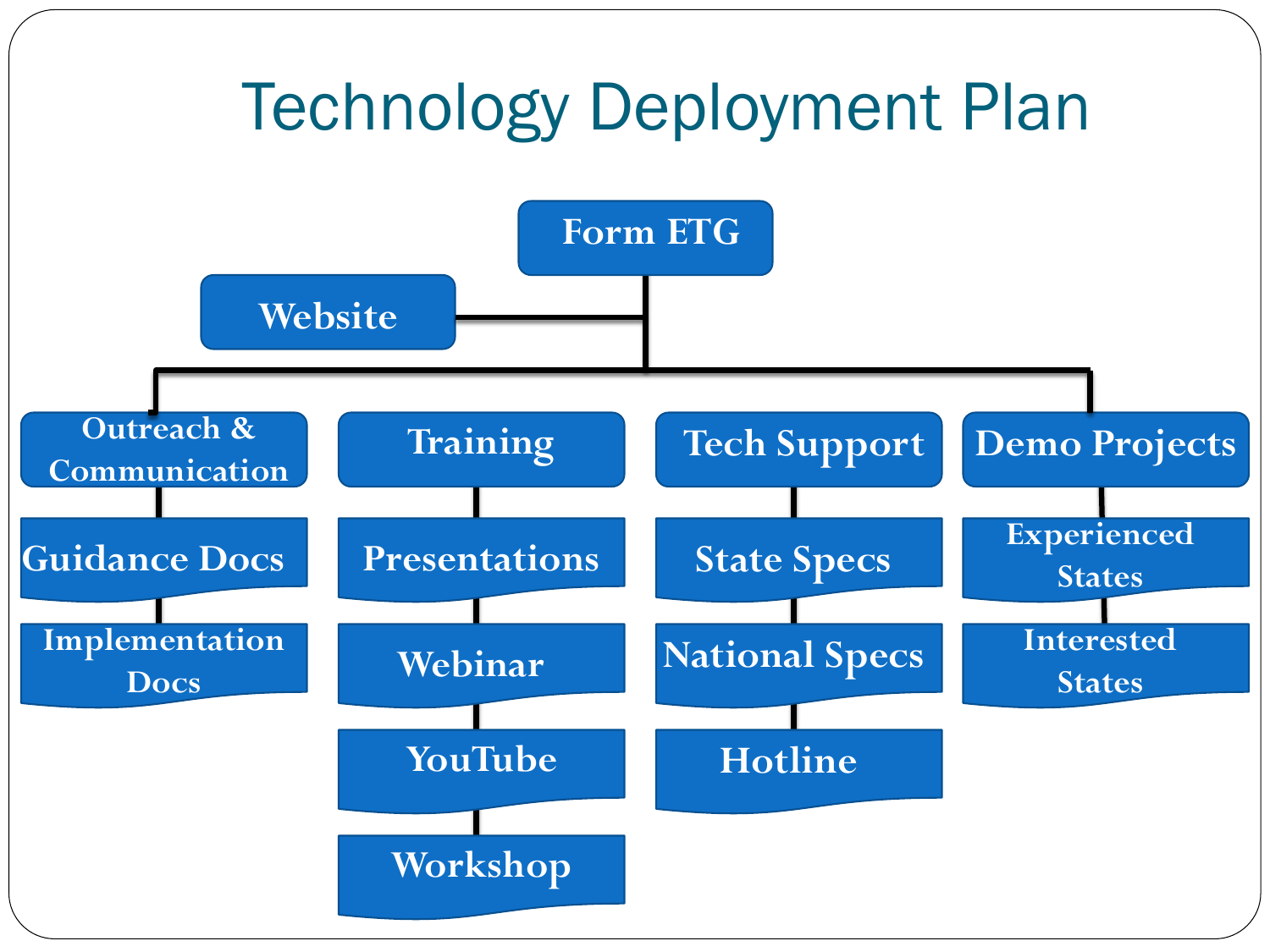# Next Steps

- Form an Expert Task Group (ETG) for information sharing and providing momentum for executing the Deployment plan
- **Indentify low hanging fruit**
- Identify long range goals

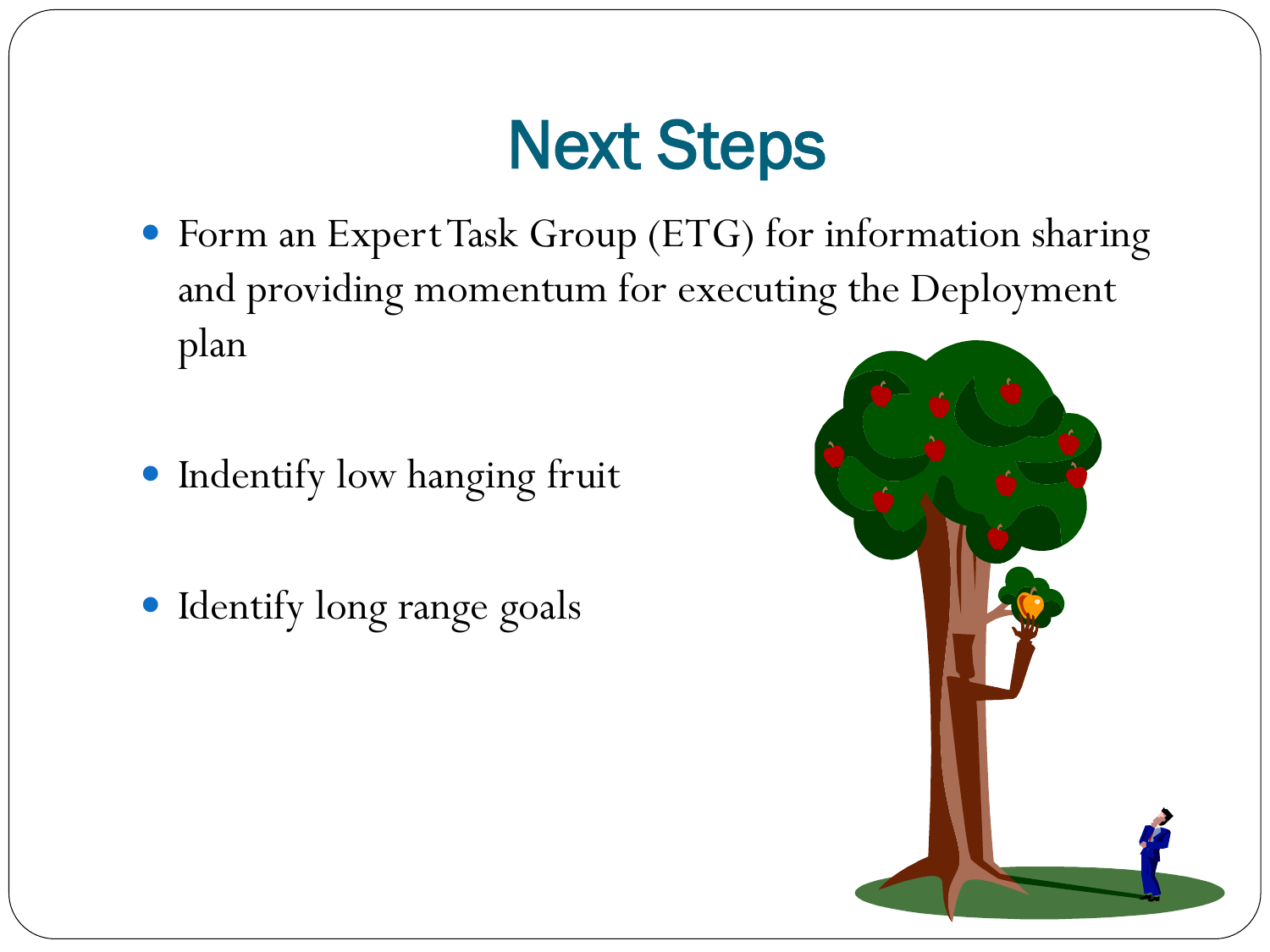#### ETG Established

- John Staton, Michigan DOT
- Kenny Seward- Oklahoma DOT
	- Scott Seiter- Oklahoma DOT
- Kirk Williams-Washington DOT
	- Steve Gillen- Illinois Tollway
		- Mike Praul, FHWA
		- Gina Ahlstrom, FHWA
			- Jerry Voigt- ACPA
- Kevin McMullen-Wisconsin ACPA
	- Steve Kosmatka- PCA
	- Colin Lobo- NRMCA
- Tuncil Edil- Unvivesity of Washington
	- Nancy Whiting- Purdue